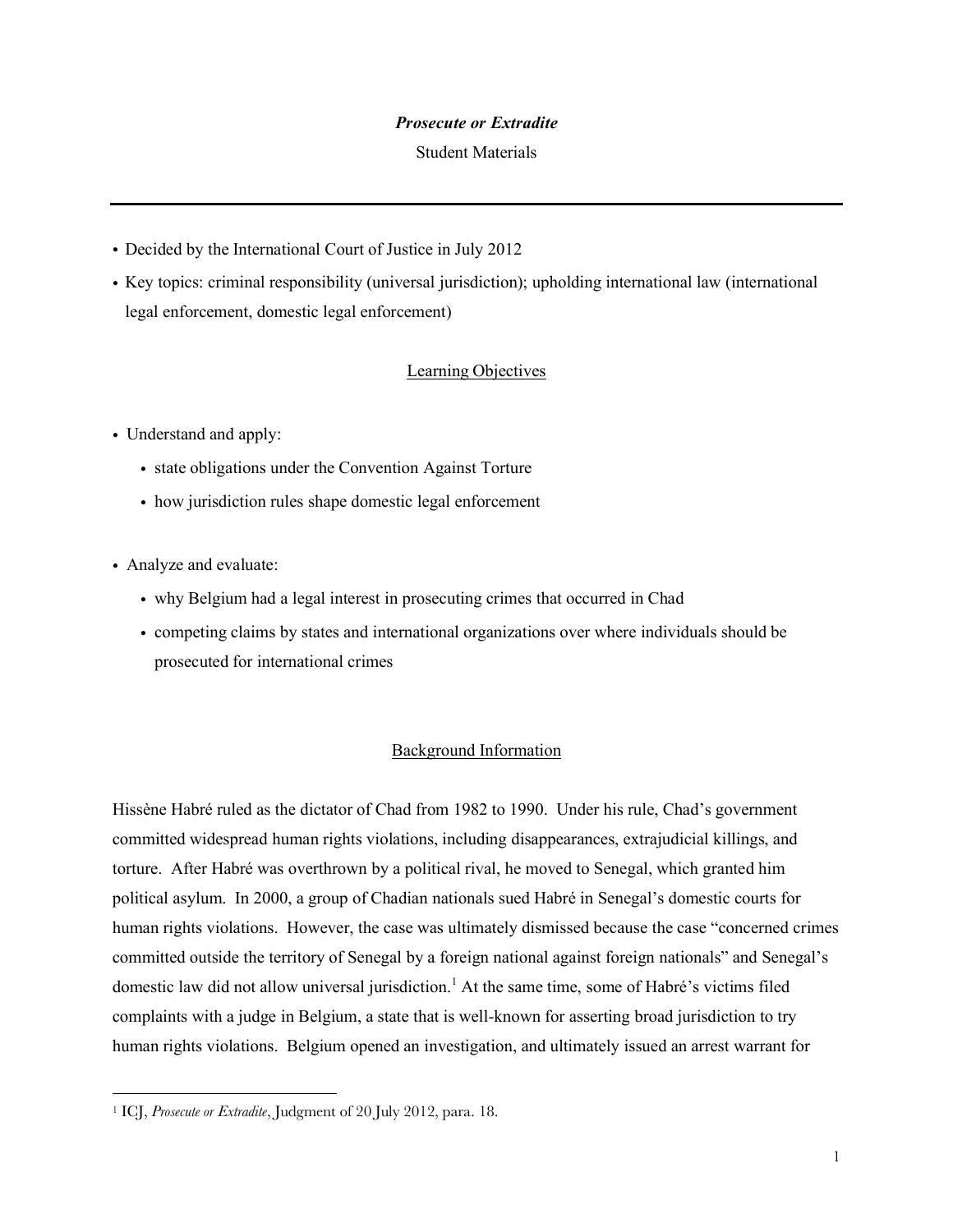Habré. After years of unsuccessfully seeking Habré's extradition from Senegal, Belgium filed a lawsuit at the ICJ in 2009.

Belgium argued that Senegal had violated its legal obligations as a member of the Convention against Torture (CAT), one of the core UN multilateral human rights treaties. Belgium's argument involved three major claims:

- 1. Senegal's domestic laws did not allow it to assert universal jurisdiction over torture, as required by the CAT;
- 2. Senegal did not adequately investigate allegations against Habré; and
- 3. Senegal had a legal obligation to either prosecute Habré or extradite him to Belgium.

The last claim was repeatedly referred to by the Court as *aut dedere aut judicare*. This phrase was previously included in the Convention for the Suppression of Unlawful Seizure of Aircraft (1970), which was written in response to a series of aircraft hijackings in the late 1960s. This treaty established broad jurisdiction for states to punish hijackings and asserted that members must either prosecute or extradite offenders. While some scholars and lawyers assert that *aut dedere aut judicare* has become a general principle of international law that applies to all serious international crimes, others disagree.

The Habré prosecution is important for both legal and political reasons. First, the case illustrates a growing trend in human rights litigation: the use of domestic courts to enforce international law. This trend has opened the door to many legal questions involving jurisdiction. Historically, states have claimed universal jurisdiction for those acts that occurred in the high seas (such as piracy and slave-trading), a geographical area that did not fall under the territorial jurisdiction of any state. If no state has sovereignty over the high seas, the logic went, then all states have authority to prosecute crimes that occur there. However, modern human rights litigation rarely involves the high sea. Human rights violations, such as those committed by Habré's government, almost always occur on territory over which a state claims sovereignty. Absent an additional jurisdictional basis (such as nationality), states that wish to prosecute such offenses often have little tangible connection to the actual human rights violations. Should citizens of Chad be able to use domestic courts in Senegal to litigate actions that occurred in Chad? Should they be able to litigate in Belgium? What are the limits on jurisdictional claims, and what should these limits be?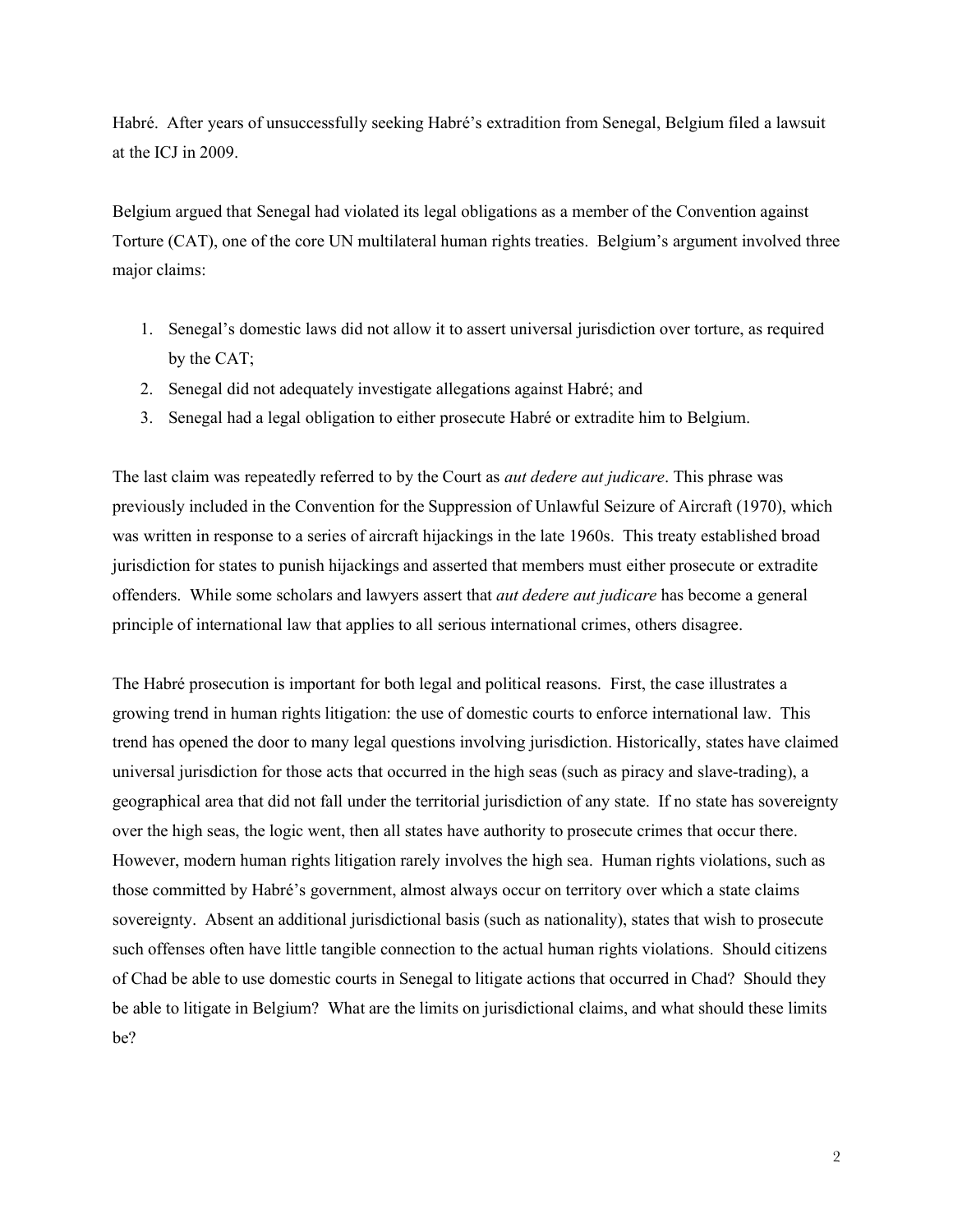Second, the case illustrates the increasingly complex relationships between domestic, regional, and international legal enforcement. As described below, multiple regional bodies and courts became involved in the prosecution of Habré, sometimes reaching contradictory conclusions. At one point, Habré even sued Senegal, arguing that his own human rights were being violated! Individual complaints were also filed at the UN Committee against Torture, which is the special treaty body that oversees compliance with the CAT.

Most human rights advocates believe that the proliferation of human rights bodies will lead to greater respect for human rights. Yet the Habré case illustrates the complexities that arise when multiple domestic and international bodies have overlapping responsibilities. Under the most extreme conception of universal jurisdiction, every court in the world could be used to litigate a single crime. What are the consequences of a legal doctrine that creates hundreds of overlapping legal jurisdiction? What happens if different courts reach different conclusions? These are questions that international lawyers and scholars must address.

#### Relevant Legal Texts

Convention against Torture and Other Cruel, Inhuman or Degrading Treatment or Punishment (1984)

### Preamble

The states parties to this Convention, … having regard to Article 5 of the Universal Declaration of Human Rights and Article 7 of the International Covenant on Civil and Political Rights, both of which provide that no one shall be subjected to torture or to cruel, inhuman or degrading treatment or punishment, [and d]esiring to make more effective the struggle against torture and other cruel, inhuman or degrading treatment or punishment throughout the world, have agreed as follows …

# Article 5, paragraph 2

Each state party shall … [grant its courts] jurisdiction over [acts of torture] in cases where the alleged offender is present in any territory under its jurisdiction and it does not extradite him<sup>2</sup> ...

<sup>2</sup> Editor's note: States must usually pass domestic legislation to comply with this obligation.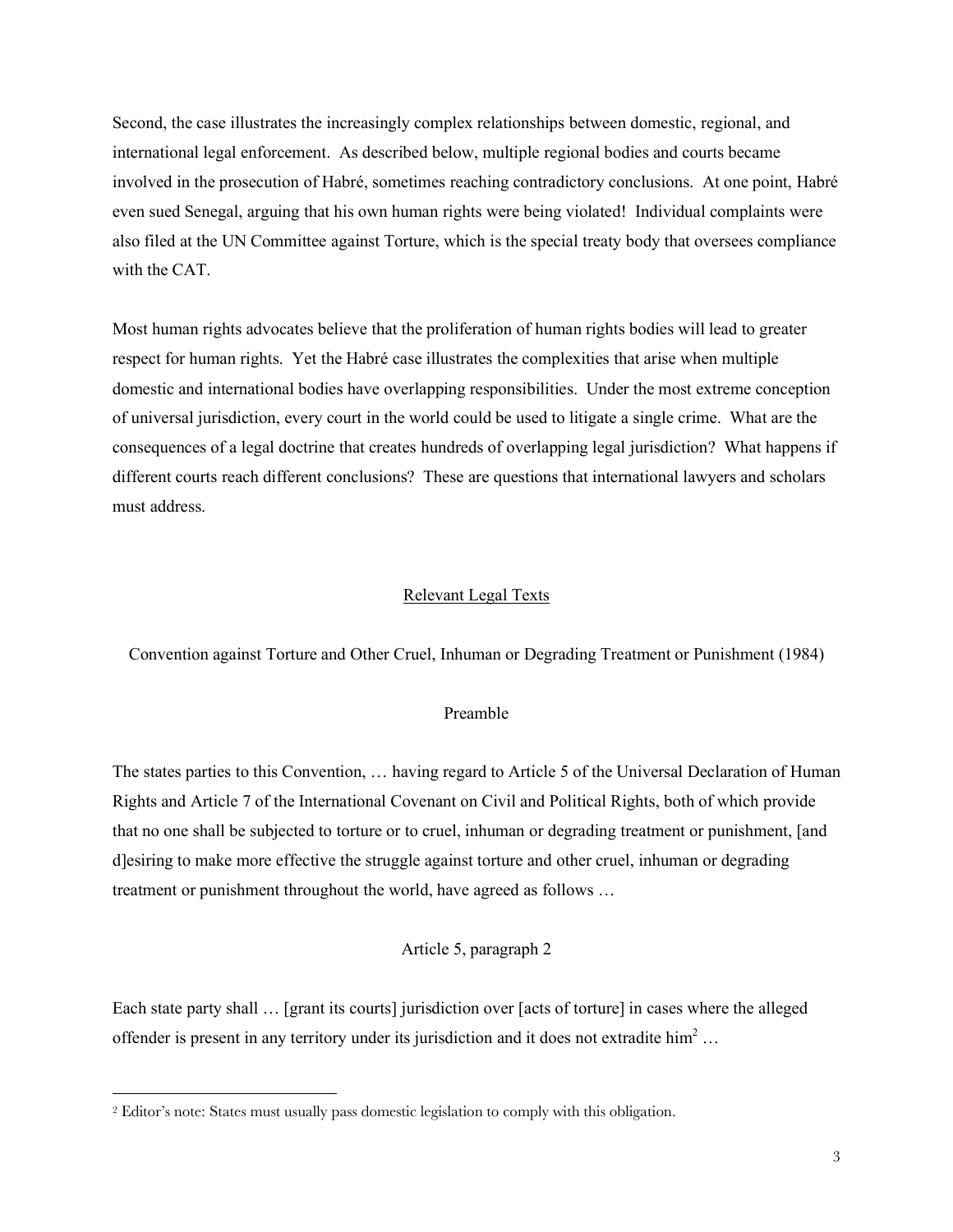#### Article 6, paragraph 2

Such state shall immediately make a preliminary inquiry into the facts.

## Article 7, paragraph 1

The state party in the territory under whose jurisdiction a person alleged to have committed [torture] is found shall … if it does not extradite him, submit the case to its competent authorities for the purpose of prosecution.

### Judgment

#### *Part I: Attempts to Prosecute Habré*

The ICJ began by describing various attempts to hold Habré responsible for international crimes that were committed in Chad. These included: a trial in a domestic Belgium court; action by the African Union; and a complaint to the UN Committee against Torture.

[In] September 2005, the Belgian investigating judge issued an international warrant *in absentia* for the arrest of Mr. Habré, indicted as the perpetrator or co-perpetrator ... of serious violations of international humanitarian law, torture, genocide, crimes against humanity and war crimes ...

[In] November 2005, [Senegal's] Court of Appeal ruled on Belgium's extradition request, holding that, as "a court of ordinary law, [it could] not extend its jurisdiction to matters relating to the investigation or prosecution of a head of state for acts allegedly committed in the exercise of his functions"; that Mr. Habré should "be given jurisdictional immunity", which "is intended to survive the cessation of his duties as President of the Republic"; and that [Senegal's Court of Appeal] could not therefore "adjudicate the lawfulness of [the] proceedings and the validity of the arrest warrant against a head of state".

The day after [the ruling], Senegal referred to the African Union the issue of the institution of proceedings against this former head of state. In July 2006, the Union ...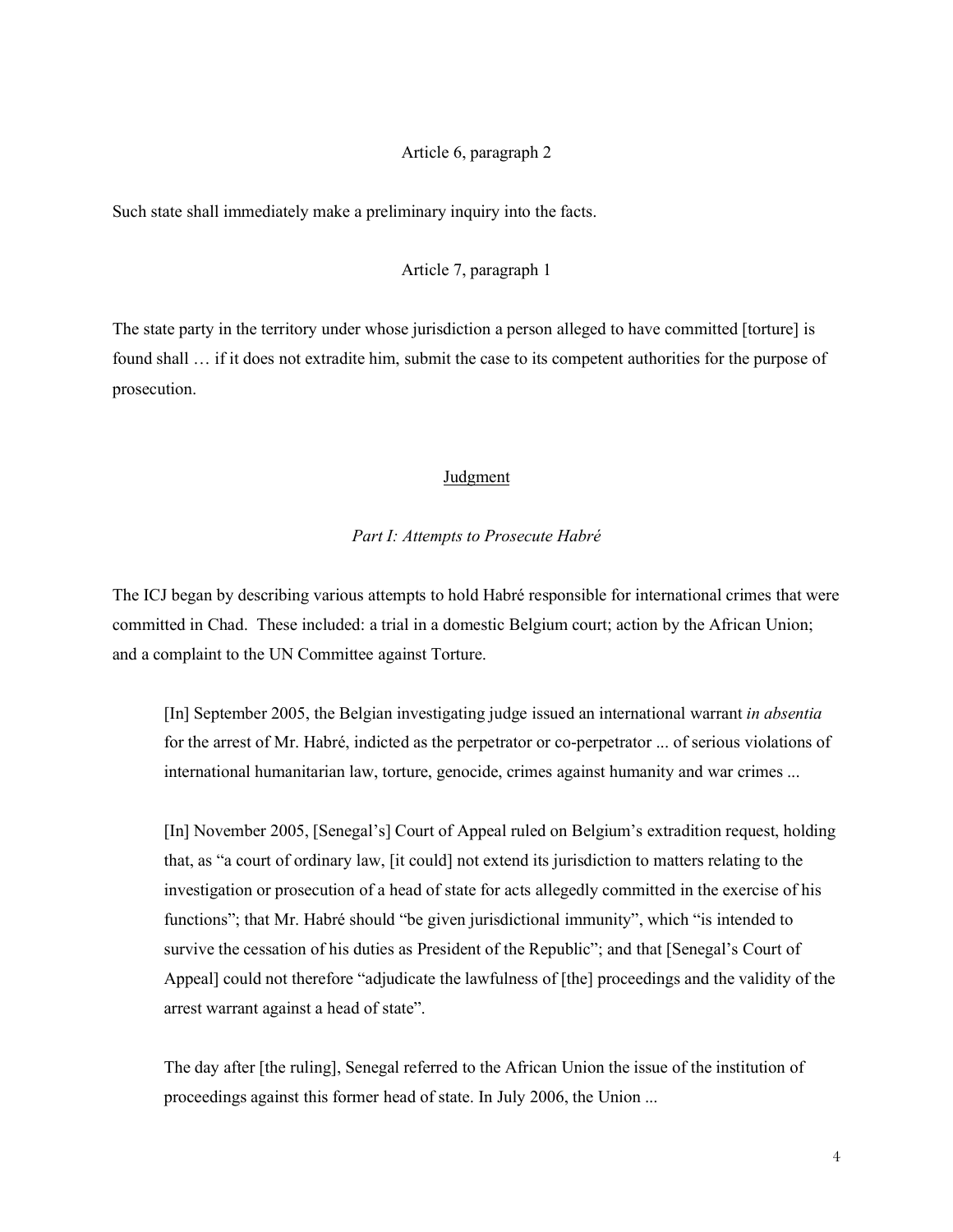decid[ed] to consider the "Hissène Habré case" as falling within the competence of the African Union, ... mandate[d] the Republic of Senegal to prosecute and ensure that Hissène Habré is tried, on behalf of Africa, by a competent Senegalese court with guarantees for fair trial [and] mandate[d] the Chairperson of the [African] Union … to provide Senegal with the necessary assistance for the effective "conduct of the trial" ...

The United Nations Committee against Torture considered a communication submitted by several [alleged victims] ... [In] May 2006, the Committee found that Senegal had not adopted such "measures as may be necessary" to establish its jurisdiction over the crimes listed in the Convention, in violation of Article 5, paragraph 2, of the [CAT]. The Committee also stated that Senegal had failed to perform its obligations under Article 7, paragraph 1, of the Convention, to submit the case concerning Mr. Habré to its competent authorities for the purpose of prosecution or, in the alternative, since a request for extradition had been made by Belgium, to comply with that request ...

Senegal began to take steps towards prosecuting Habré in 2007, when it passed a new law to create universal jurisdiction, as required by the CAT:

In 2007, Senegal implemented a number of legislative reforms in order to bring its domestic law into conformity with Article 5, paragraph 2, of the Convention against Torture ... [It] indicated that it had established "a working group charged with producing the proposals necessary to define the conditions and procedures suitable for prosecuting and judging the former President of Chad, on behalf of Africa, with the guarantees of a just and fair trial", [and] Senegal stated that the said trial "require[d] substantial funds which Senegal cannot mobilize without the assistance of the [i]nternational community".

By 2009, Belgium was still attempting to extradite Habré, and Senegal claimed that it wanted to prosecute him but lacked the resources to do so:

On 19 February 2009, Belgium ... [initiated] the present proceedings before [this] Court ... During the hearings …, it asserted that "[t]he only impediment ... to the opening of Mr. Hissène Habré's trial in Senegal [was] a financial one" and that Senegal "agreed to try Mr. Habré but at the very outset told the African Union that it would be unable to bear the costs of the trial by itself"…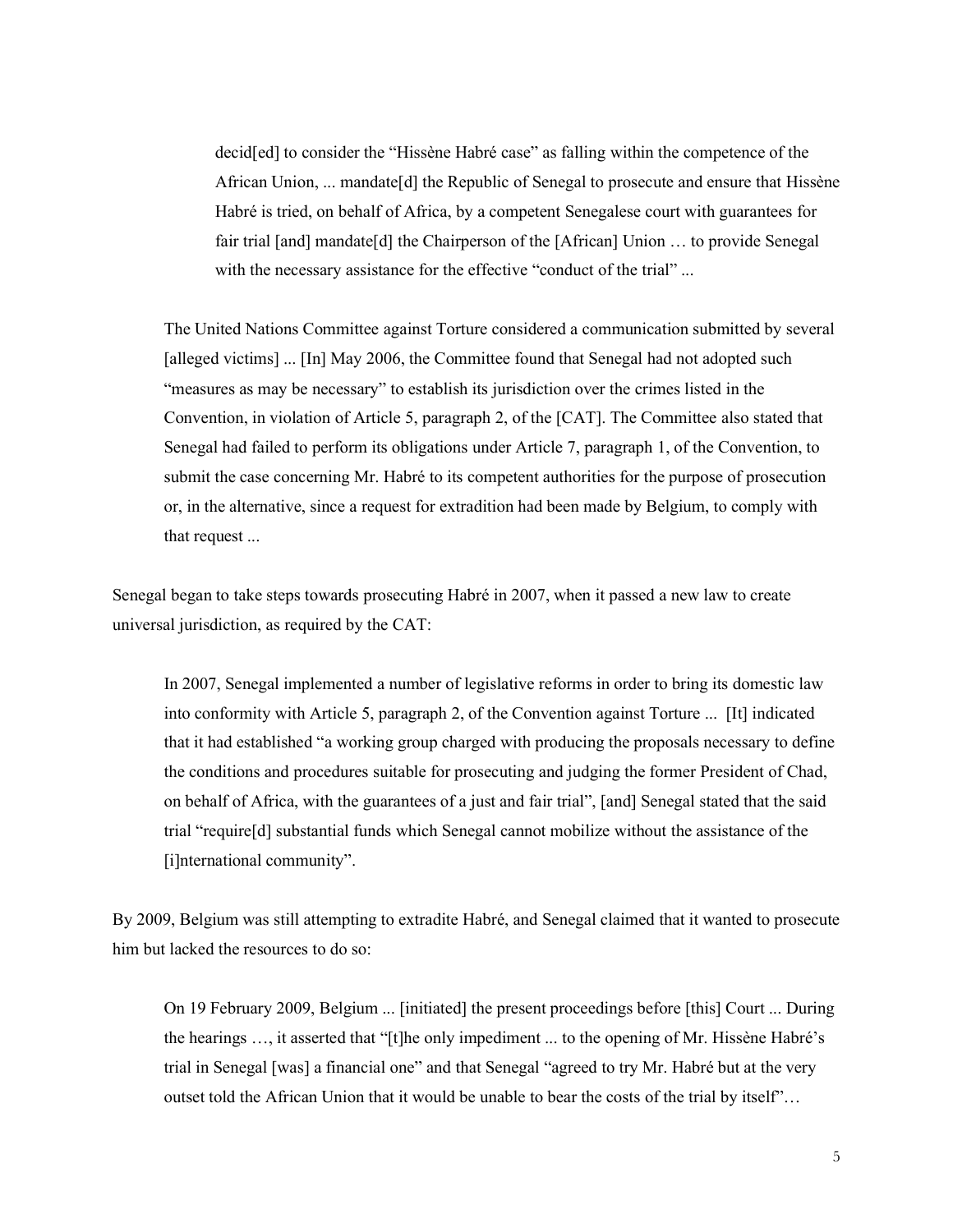Then in 2010, a regional African court ruled that a domestic prosecution of Habré in Senegal might violate his human rights. Since Senegal did not create universal jurisdiction until 2007, it reasoned, domestic prosecution for earlier crimes might violate the legal principle of non-retroactivity. This regional court believed that an international court (rather than a Senegalese court) must prosecute Habré:

In a judgment of 18 November 2010, the Court of Justice of the Economic Community of West African states (hereinafter the "ECOWAS Court of Justice") ruled on an application ... in which Mr. Habré requested the court to find that his human rights would be violated by Senegal if proceedings were instituted against him. Having observed … that evidence existed pointing to potential violations of Mr. Habré's human rights as a result of Senegal's constitutional and legislative reforms, that Court held that Senegal should respect the rulings handed down by its national courts and … ordered it accordingly to comply with the absolute principle of nonretroactivity. It further found that the mandate which Senegal received from the African Union was in fact to devise and propose all the necessary arrangements for the prosecution and trial of Mr. Habré to take place, within the strict framework of special *ad hoc* international proceedings ...

The African Union then continued to insist that Senegal should "to try Hissène Habré on behalf of Africa". Meanwhile, Belgium repeatedly and unsuccessfully tried to get Senegal to extradite Habré to Belgium:

[In] March 2011, Belgium transmitted to the Senegalese authorities a second request for the extradition of Mr. Habré.

On 18 August 2011, [Senegal's] Court of Appeal declared this second request for extradition inadmissible because it was not accompanied by the documents required under Senegalese law ... The [Court of Appeals] further observed that Belgium had instituted proceedings against Senegal before the International Court of Justice; it therefore concluded that

th[e] dispute [was] still pending before the [ICJ], which ha[d] sole competence to settle the question of the disputed interpretation by the two states of the extent and scope of the obligation *aut dedere aut judicare* under Article 4 of the [CAT]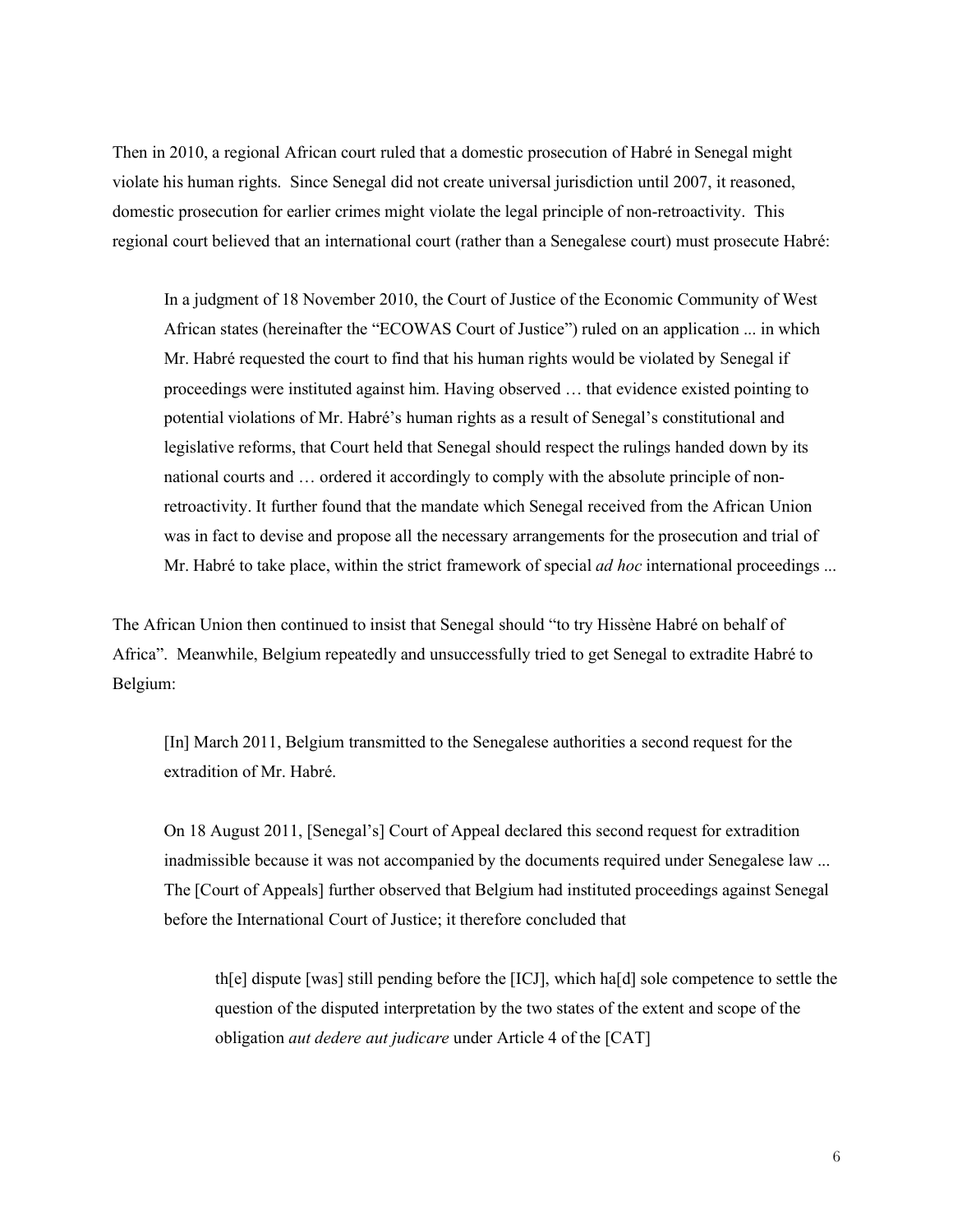[In] September 2011, Belgium transmitted to Senegal a third request for the extradition of Mr. Habré. On 10 January 2012, [Senegal's] Court of Appeal declared this request for extradition inadmissible on the grounds that the copy of the international arrest warrant placed on the file was not authentic, as required by [Senegal's laws] ...

[On] 17 January 2012, Belgium addressed to Senegal ... a fourth request for the extradition of Mr. Habré ...

In sum, numerous states and international organizations wanted for Habré to be prosecuted. But they could not agree on where Habré should be prosecuted.

# *Part II: Is the Case Admissible?*

Senegal first argued that the case was inadmissible. Namely, Senegal argued that Belgium lacked standing to sue Senegal because neither Belgium as a state nor any Belgian nationals were harmed by Habré's actions. Therefore, Senegal argued, Belgium did not have a special interest in the outcome of the case.

Senegal objects to the admissibility of Belgium's claims. It maintains that "Belgium is not entitled to invoke the international responsibility of Senegal for the alleged breach of its obligation to submit the H[issène] Habré case to its competent authorities for the purpose of prosecution, unless it extradites him". In particular, Senegal contends that none of the alleged victims of the acts said to be attributable to Mr. Habré was of Belgian nationality at the time when the acts were committed.

In response, Belgium argued that it did not need a special interest to have standing to sue Senegal under the Convention Against Torture. It argued that any treaty member has standing to sue.

Belgium does not dispute the contention that none of the alleged victims was of Belgian nationality at the time of the alleged offences … Belgium argued that "[u]nder the Convention, every state party, irrespective of the nationality of the victims, is entitled to claim performance of the obligation concerned, and, therefore, can invoke the responsibility resulting from the failure to perform".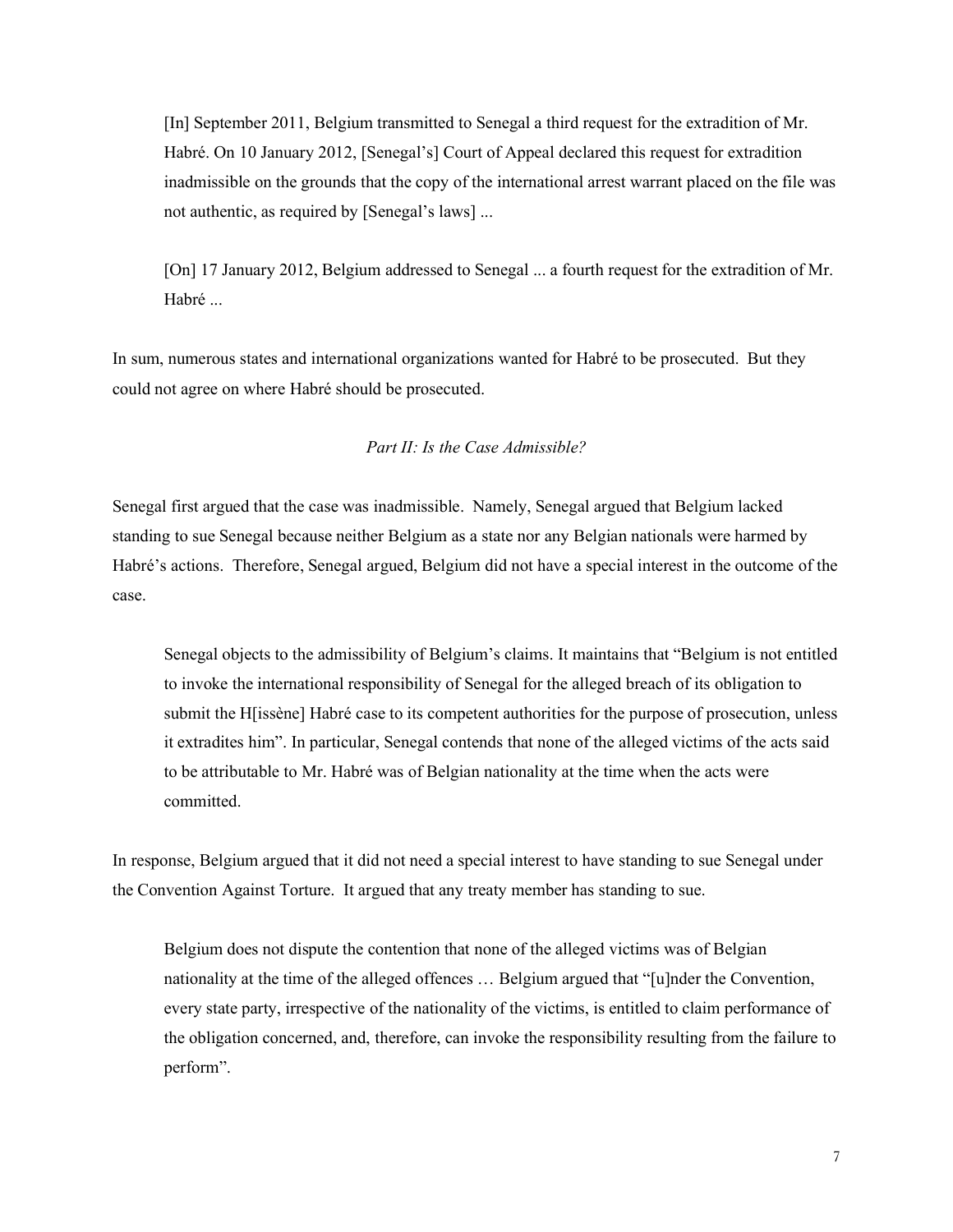The ICJ argued that all CAT members have a common interest in compliance. This common interest creates a legal interest, which in turn creates standing to sue for treaty violations.

The divergence of views between the parties concerning Belgium's entitlement to bring its claims against Senegal before the Court with regard to the application of the Convention in the case of Mr. Habré raises the issue of Belgium's standing ... As stated in its Preamble, the object and purpose of the Convention is "to make more effective the struggle against torture ... throughout the world". The states parties to the Convention have a common interest to ensure, in view of their shared values, that acts of torture are prevented and that, if they occur, their authors do not enjoy impunity. The obligations of a state party to conduct a preliminary inquiry into the facts and to submit the case to its competent authorities for prosecution are triggered by the presence of the alleged offender in its territory, regardless of the nationality of the offender or the victims, or of the place where the alleged offences occurred. All the other states parties have a common interest in compliance with these obligations by the state in whose territory the alleged offender is present. That common interest implies that the obligations in question are owed by any state party to all the other states parties to the Convention. All the states parties "have a legal interest" in the protection of the rights involved ... These obligations may be defined as "obligations *erga omnes partes*" in the sense that each state party has an interest in compliance with them in any given case. In this respect, the relevant provisions of the Convention against Torture are similar to those of the Convention on the Prevention and Punishment of the Crime of Genocide, with regard to which the Court observed that

In such a convention the contracting states do not have any interests of their own; they merely have, one and all, a common interest, namely, the accomplishment of those high purposes which are the *raison d'être* of the Convention ...

The common interest in compliance with the relevant obligations under the Convention against Torture implies the entitlement of each state party to the Convention to make a claim concerning the cessation of an alleged breach by another state party. If a special interest were required for that purpose, in many cases no state would be in the position to make such a claim. It follows that any state party to the Convention may invoke the responsibility of another state party with a view to ascertaining the alleged failure to comply with its obligations *erga omnes partes* ... and to bring that failure to an end.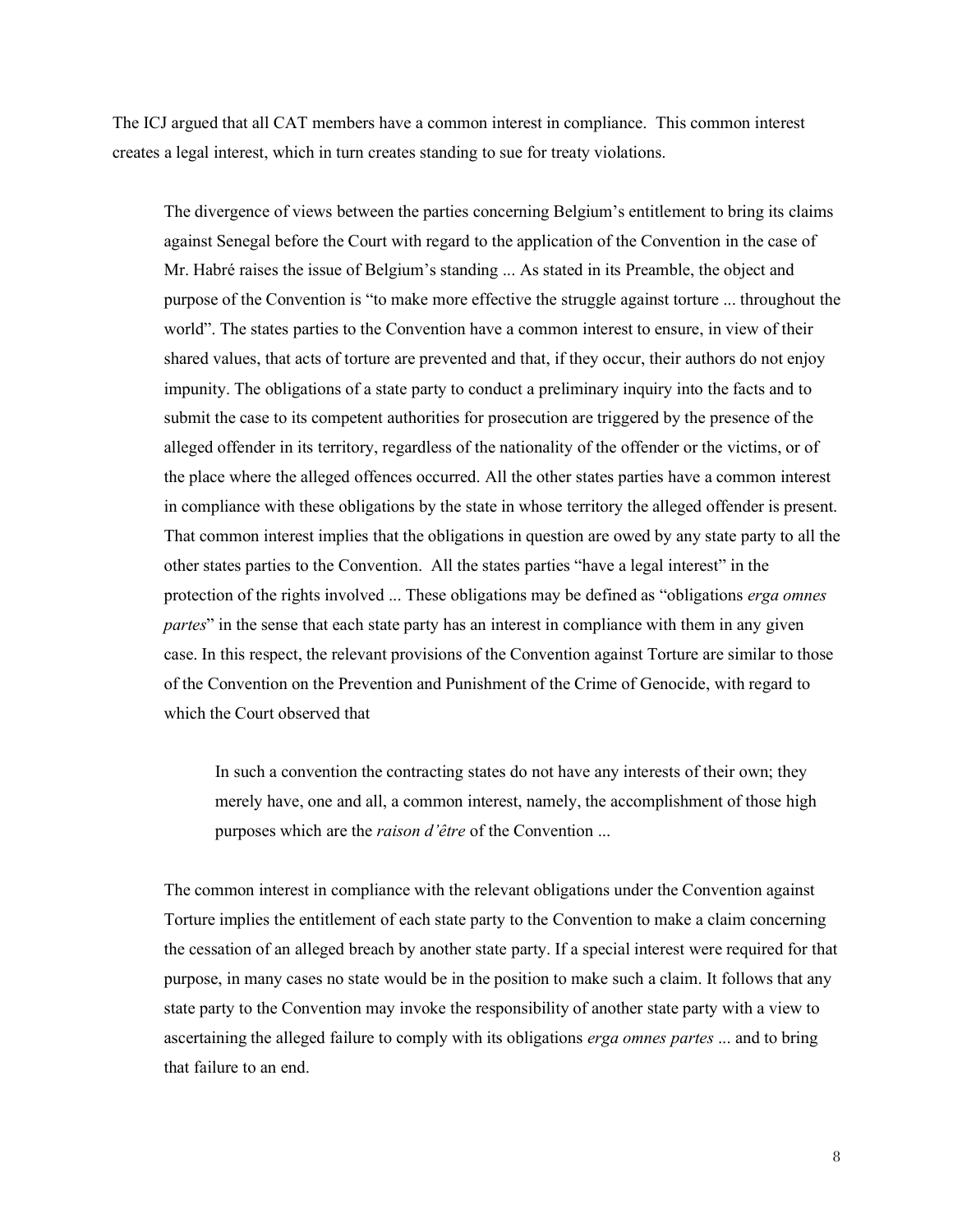The ICJ therefore concluded that Belgium's case was admissible.

For these reasons, the Court concludes that Belgium, as a state party to the Convention against Torture, has standing to invoke the responsibility of Senegal for the alleged breaches of its obligations ... Therefore, the claims of Belgium ... are admissible ...

### *Part III: Did Senegal Violate the CAT?*

The ICJ then proceeded to the merits of the case. It began by mapping out the various violations that were alleged by Belgium, and their relationship to one another:

Belgium requested the Court to adjudge and declare that Senegal is obliged to bring criminal proceedings against Mr. Habré and, failing that, to extradite him to Belgium. In its final submissions, it requested the Court to adjudge and declare that Senegal breached and continues to breach its obligations under Article 6, paragraph 2, and Article 7, paragraph 1, of the Convention by failing to bring criminal proceedings against Mr. Habré, unless it extradites him.

Belgium has pointed out during the proceedings that the obligations deriving from Article 5, paragraph 2, Article 6, paragraph 2, and Article 7, paragraph 1, are closely linked with each other in the context of achieving the object and purpose of the Convention, which according to its Preamble is "to make more effective the struggle against torture". Hence, incorporating the appropriate legislation into domestic law (Article 5, paragraph 2) would allow the state in whose territory a suspect is present immediately to make a preliminary inquiry into the facts (Article 6, paragraph 2), a necessary step in order to enable that state, with knowledge of the facts, to submit the case to its competent authorities for the purpose of prosecution (Article 7, paragraph 1).

The ICJ then summarized Senegal's defense to the allegations. Namely, Senegal argued that it had complied with its CAT obligations:

Senegal contests Belgium's allegations and considers that it has not breached any provision of the Convention against Torture. In its view, the Convention breaks down the *aut dedere aut judicare* obligation into a series of actions which a state should take. Senegal maintains that the measures it has taken hitherto show that it has complied with its international commitments. First, Senegal asserts that it has resolved not to extradite Mr. Habré but to organize his trial and to try him. It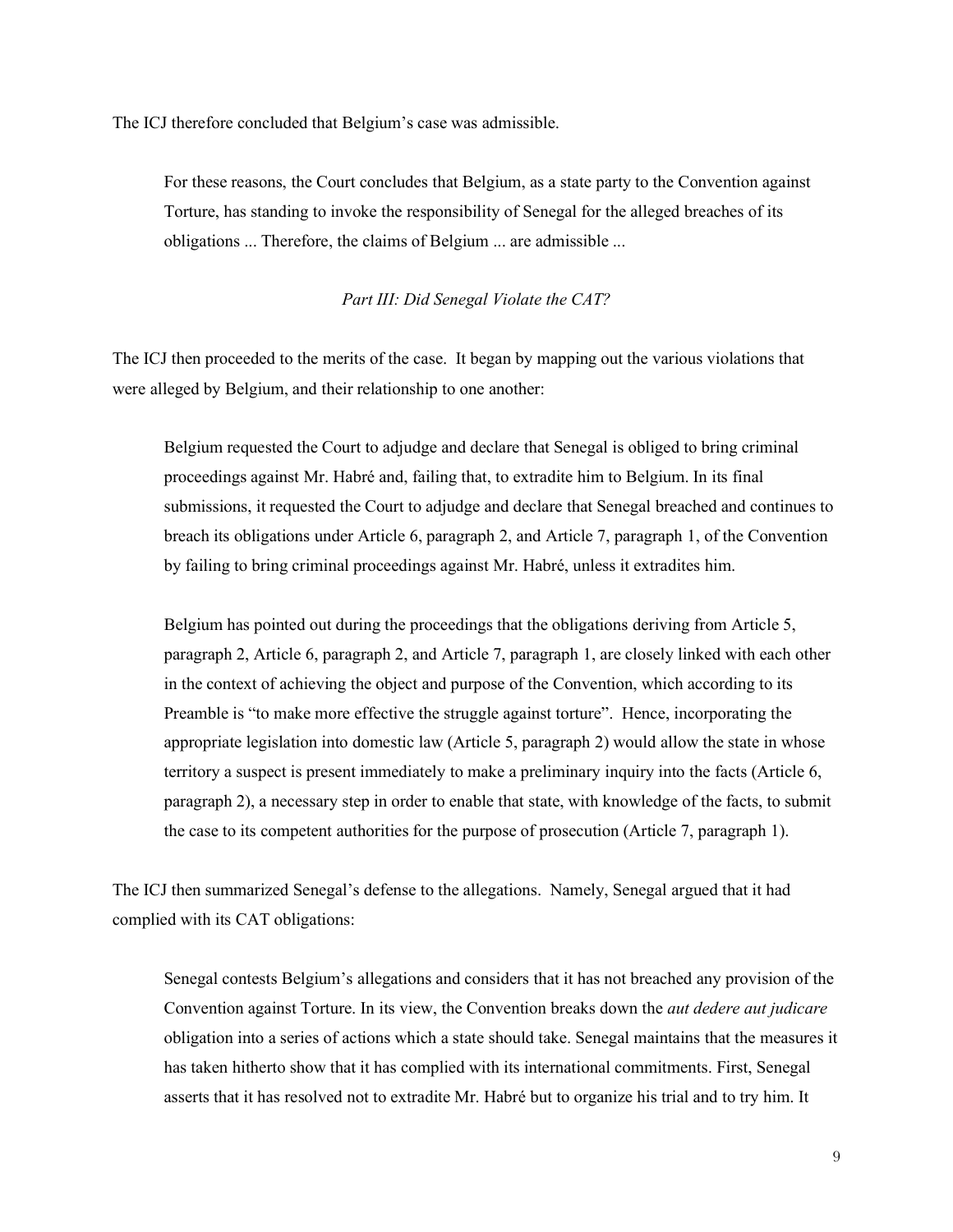maintains that it adopted constitutional and legislative reforms in 2007–2008, in accordance with Article 5 of the Convention, to enable it to hold a fair and equitable trial of the alleged perpetrator of the crimes in question reasonably quickly. It further states that it has taken measures to restrict the liberty of Mr. Habré, pursuant to Article 6 of the Convention, as well as measures in preparation for Mr. Habré's trial, contemplated under the aegis of the African Union, which must be regarded as constituting the first steps towards fulfilling the obligation to prosecute laid down in Article 7 of the Convention. Senegal adds that Belgium cannot dictate precisely how it should fulfil its commitments under the Convention, given that how a state fulfils an international obligation, particularly in a case where the state must take internal measures, is to a very large extent left to the discretion of that state.

The ICJ then assessed each step in Belgium's allegations. First, it examined the obligation (under Article 5, para. 2) to pass domestic legislation giving courts universal jurisdiction over torture:

[The Court] notes that the performance by the state of its obligation to establish the universal jurisdiction of its courts over the crime of torture is a necessary condition for enabling a preliminary inquiry (Article 6, paragraph 2), and for submitting the case to its competent authorities for the purpose of prosecution (Article 7, paragraph 1). The purpose of all these obligations is to enable proceedings to be brought against the suspect, in the absence of his extradition, and to achieve the object and purpose of the Convention, which is to make more effective the struggle against torture by avoiding impunity for the perpetrators of such acts.

The obligation for the state to criminalize torture and to establish its jurisdiction over it finds its equivalent in the provisions of many international conventions for the combating of international crimes. This obligation, which has to be implemented by the state concerned as soon as it is bound by the Convention, has in particular a preventive and deterrent character, since by equipping themselves with the necessary legal tools to prosecute this type of offence, the states parties ensure that their legal systems will operate to that effect and commit themselves to coordinating their efforts to eliminate any risk of impunity. This preventive character is all the more pronounced as the number of states parties increases. The Convention against Torture thus brings together 150 states which have committed themselves to prosecuting suspects in particular on the basis of universal jurisdiction.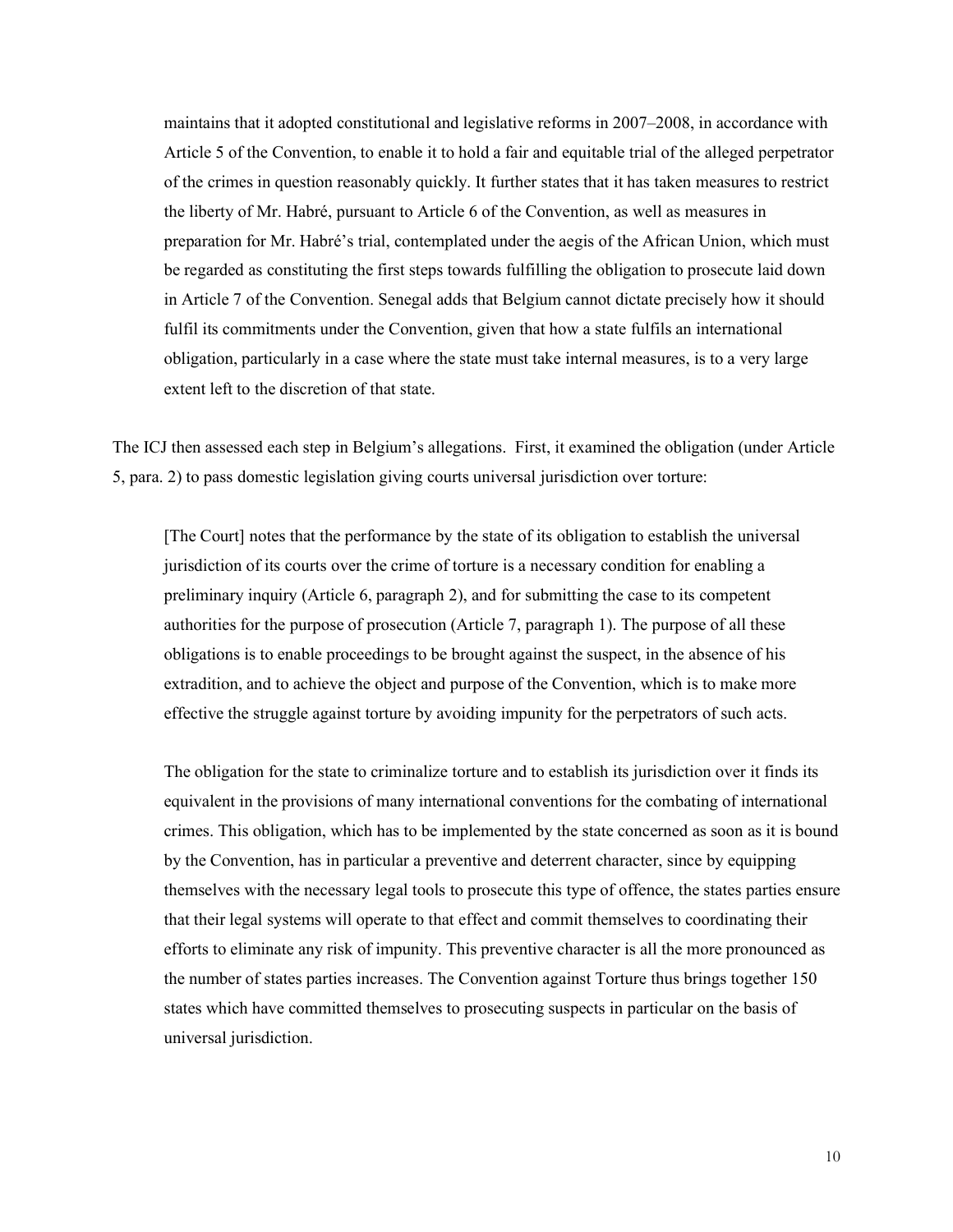The Court considers that by not adopting the necessary legislation until 2007, Senegal delayed the submission of the case to its competent authorities for the purpose of prosecution. Indeed, [Senegal's] Court of Appeal was led to conclude that the Senegalese courts lacked jurisdiction to entertain proceedings against Mr. Habré, who had been indicted for crimes against humanity, acts of torture and barbarity, in the absence of appropriate legislation allowing such proceedings within the domestic legal order ... Thus, the fact that the required legislation had been adopted only in 2007 necessarily affected Senegal's implementation of the obligations imposed on it by Article 6, paragraph 2, and Article 7, paragraph 1, of the Convention …

Second, the ICJ examined the obligation (under Article 6, para. 2) to investigate allegations of torture via a preliminary inquiry:

Under the terms of Article 6, paragraph 2, of the Convention, the state in whose territory a person alleged to have committed acts of torture is present "shall immediately make a preliminary inquiry into the facts".

Belgium considers that this procedural obligation is obviously incumbent on Senegal, since the latter must have the most complete information available in order to decide whether there are grounds either to submit the matter to its prosecuting authorities or, when possible, to extradite the suspect. The state in whose territory the suspect is present should take effective measures to gather evidence ... Belgium takes the view that Senegal, by failing to take these measures, breached [the CAT] ...

Senegal ... has maintained that [an] inquiry is aimed at establishing the facts, but that it does not necessarily lead to prosecution, since the prosecutor may, in the light of the results, consider that there are no grounds for such proceedings. Senegal takes the view that this is simply an obligation of means, which it claims to have fulfilled.

In the opinion of the Court, the preliminary inquiry provided for in Article 6, paragraph 2, is intended, like any inquiry carried out by the competent authorities, to corroborate or not the suspicions regarding the person in question. That inquiry is conducted by those authorities which have the task of drawing up a case file and collecting facts and evidence; this may consist of documents or witness statements relating to the events at issue and to the suspect's possible involvement in the matter concerned ...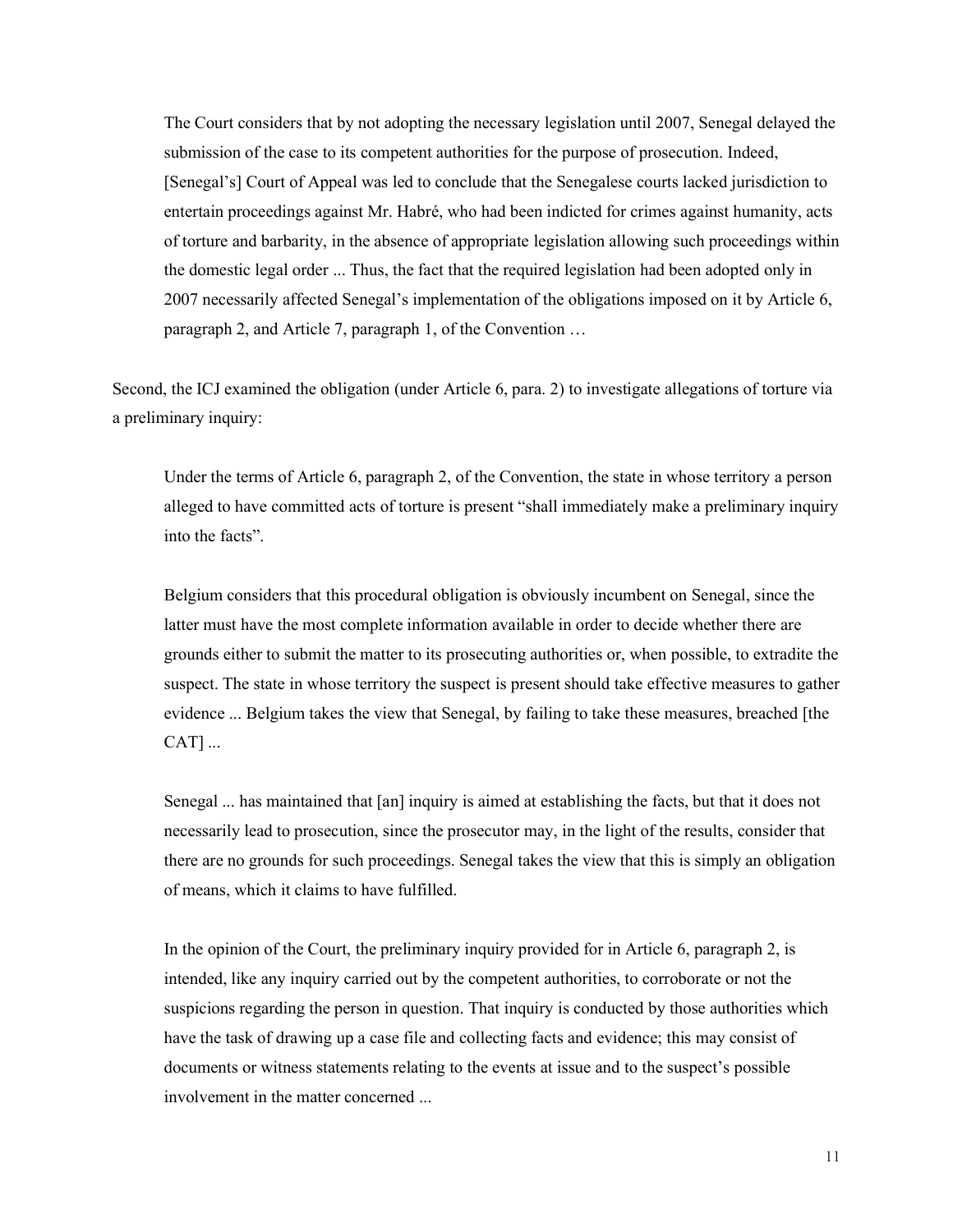The Court observes that Senegal has not included in the case file any material demonstrating that the latter has carried out such an inquiry ... It is not sufficient, as Senegal maintains, for a state party to the Convention to have adopted all the legislative measures required for its implementation; it must also exercise its jurisdiction over any act of torture which is at issue, starting by establishing the facts ...

While the choice of means for conducting the inquiry remains in the hands of the states parties, taking account of the case in question, Article 6, paragraph 2, of the Convention requires that steps must be taken as soon as the suspect is identified in the territory of the state, in order to conduct an investigation of that case. That provision must be interpreted in the light of the object and purpose of the Convention, which is to make more effective the struggle against torture. The establishment of the facts at issue … became imperative in the present case at least since the year 2000, when a complaint was filed in Senegal against Mr. Habré ...

The Court observes that a further complaint against Mr. Habré was filed ... after the legislative and constitutional amendments made in 2007 and 2008 ... But there is nothing in the materials submitted to the Court to indicate that a preliminary inquiry was opened following this second complaint. Indeed, in 2010 Senegal stated before the ECOWAS Court of Justice that no proceedings were pending or prosecution ongoing against Mr. Habré in Senegalese courts.

The Court finds that the Senegalese authorities did not immediately initiate a preliminary inquiry as soon as they had reason to suspect Mr. Habré, who was in their territory, of being responsible for acts of torture ... The Court therefore concludes that Senegal has breached its obligation under Article 6, paragraph 2, of the Convention ...

Third, the ICJ examined the obligation (under Article 7, para. 1) to either prosecute Habré or extradite him to Belgium:

As is apparent from the *travaux préparatoires* of the Convention, Article 7, paragraph 1, is based on a similar provision contained in the [1970] Convention for the Suppression of Unlawful Seizure of Aircraft ... The obligation to submit the case to the competent authorities for the purpose of prosecution (hereinafter the "obligation to prosecute") was formulated in such a way as to leave it to those authorities to decide whether or not to initiate proceedings, thus respecting the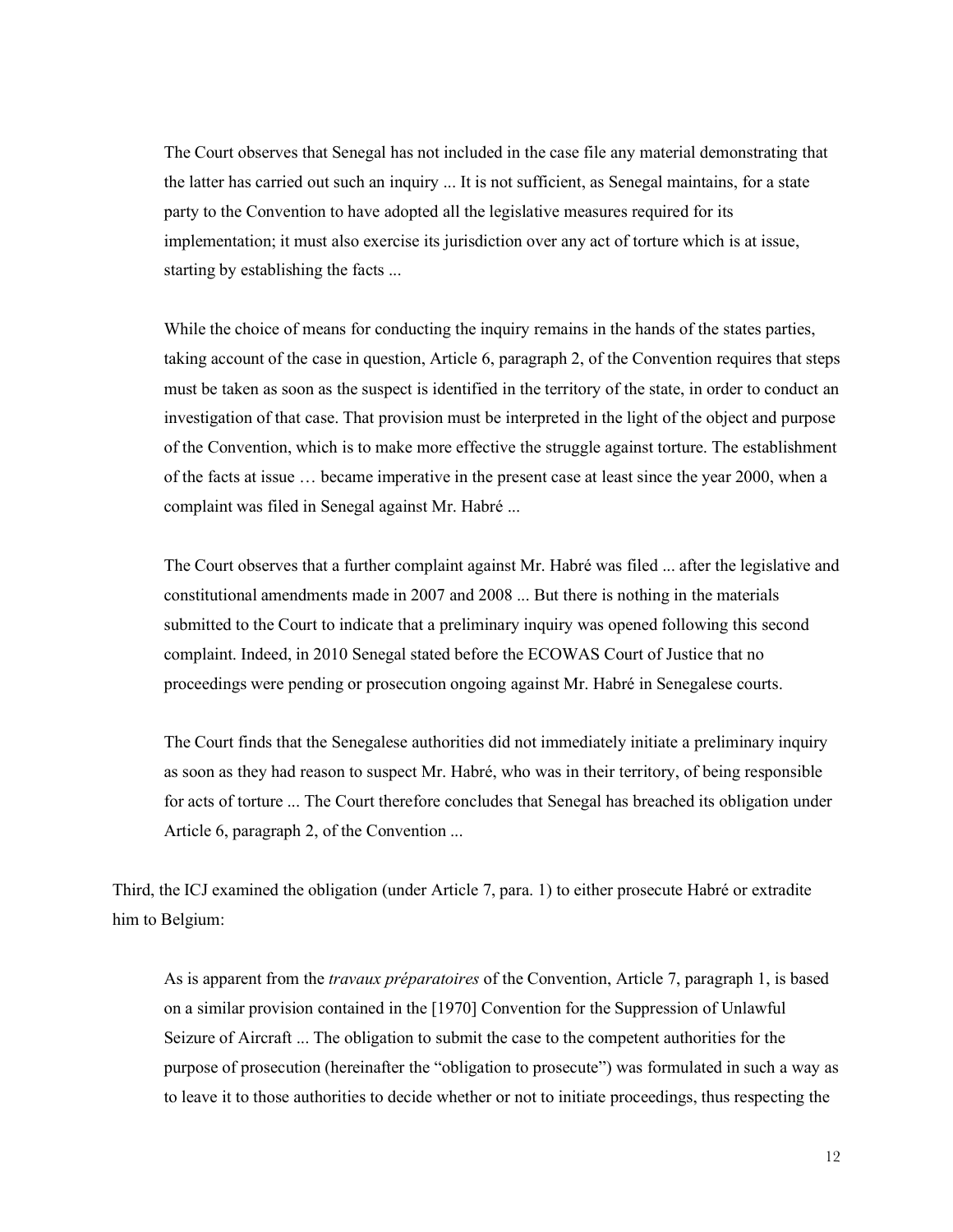independence of states parties' judicial systems. These two conventions emphasize, moreover, that the authorities shall take their decision in the same manner as in the case of any ordinary offence of a serious nature under the law of the state concerned ... It follows that the competent authorities involved remain responsible for deciding on whether to initiate a prosecution, in the light of the evidence before them and the relevant rules of criminal procedure ...

Belgium, while recognizing that the time frame for implementation of the obligation to prosecute depends on the circumstances of each case, and in particular on the evidence gathered, considers that the state in whose territory the suspect is present cannot indefinitely delay performing the obligation incumbent upon it to submit the matter to its competent authorities for the purpose of prosecution. Procrastination on the latter's part could, according to Belgium, violate both the rights of the victims and those of the accused. Nor can the financial difficulties invoked by Senegal ... justify the fact that the latter has done nothing to conduct an inquiry and initiate proceedings ... The same applies, according to Belgium, to Senegal's referral of the matter to the African Union in January 2006, which does not exempt it from performing its obligations under the Convention ...

With regard to the legal difficulties which Senegal claims to have faced in performing its obligations under the Convention, Belgium contends that Senegal cannot rely on its domestic law in order to avoid its international responsibility. Moreover, Belgium recalls the judgment of the ECOWAS Court of Justice ..., which considered that Senegal's amendment to its Penal Code in 2007 might be contrary to the principle of non-retroactivity of criminal laws, and deemed that proceedings against Hissène Habré should be conducted before an *ad hoc* court of an international character ... Belgium emphasizes that, if Senegal is now confronted with a situation of conflict between two international obligations ..., that is the result of its own failings in implementing the Convention against Torture.

For its part, Senegal has repeatedly affirmed, throughout the proceedings, its intention to comply with its obligation under Article 7, paragraph 1, of the Convention, by taking the necessary measures to institute proceedings against Mr. Habré. Senegal contends that it only sought financial support in order to prepare the trial under favourable conditions, given its unique nature, having regard to the number of victims, the distance that witnesses would have to travel and the difficulty of gathering evidence. It claims that it has never sought, on these grounds, to justify the non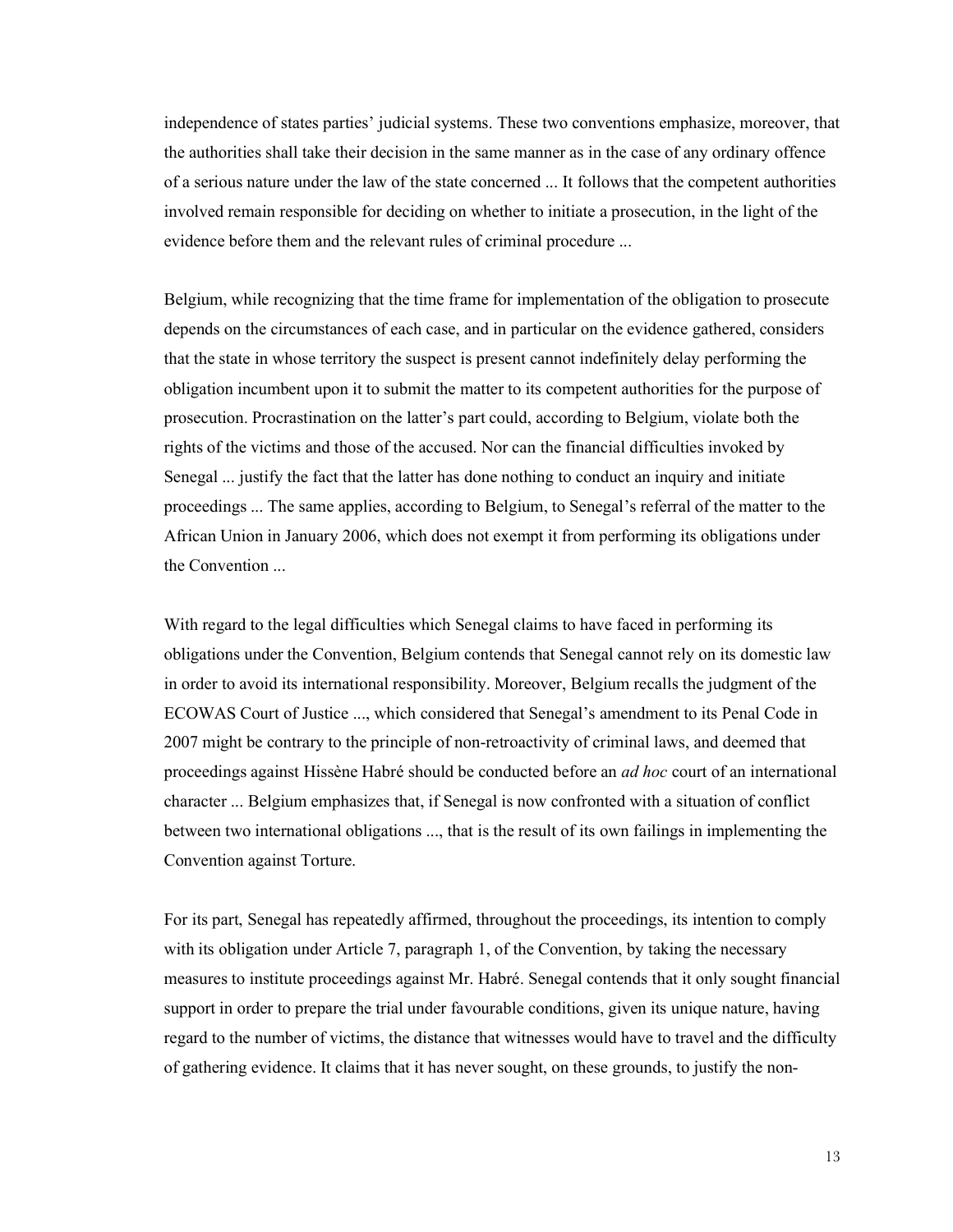performance of its conventional obligations. Likewise, Senegal contends that, in referring the matter to the African Union, it was never its intention to relieve itself of its obligations.

Moreover, Senegal observes that the judgment of the ECOWAS Court of Justice is not a constraint of a domestic nature. While bearing in mind its duty to comply with its conventional obligation, it contends that it is nonetheless subject to the authority of that court. Thus, Senegal points out that that decision required it to make fundamental changes to the process begun in 2006, designed to result in a trial at the national level, and to mobilize effort in order to create an *ad hoc* tribunal of an international character, the establishment of which would be more cumbersome.

The Court considers that Senegal's duty to comply with its obligations under the Convention cannot be affected by the decision of the ECOWAS Court of Justice.

The Court is of the opinion that the financial difficulties raised by Senegal cannot justify the fact that it failed to initiate proceedings against Mr. Habré ... Moreover, the referral of the matter to the African Union, as recognized by Senegal itself, cannot justify the latter's delays in complying with its obligations under the Convention ...

The Court observes that ... Senegal cannot justify its breach of the [CAT] by invoking provisions of its internal law, in particular by invoking the decisions as to lack of jurisdiction rendered by its courts in 2000 and 2001, or the fact that it did not adopt the necessary legislation [required by the] Convention until 2007.

While Article 7, paragraph 1, of the Convention does not contain any indication as to the time frame for performance of the obligation for which it provides, it is necessarily implicit in the text that it must be implemented within a reasonable time, in a manner compatible with the object and purpose of the Convention.

The Court considers that the obligation on a state to prosecute, provided for in Article 7, paragraph 1, of the Convention, is intended to allow the fulfilment of the Convention's object and purpose, which is "to make more effective the struggle against torture" (Preamble to the Convention). It is for that reason that proceedings should be undertaken without delay.